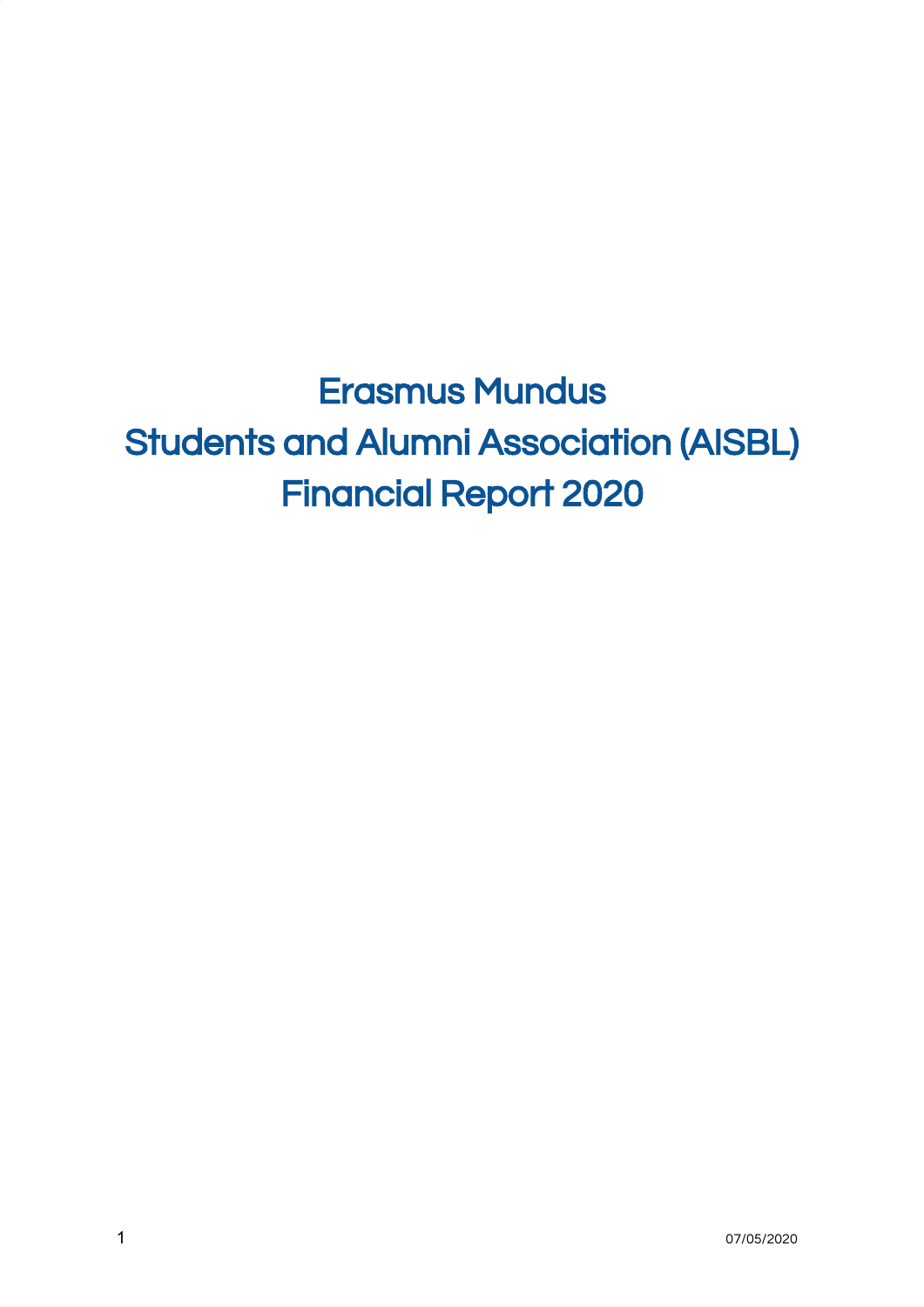## <span id="page-1-0"></span>Message from the President

Dear EMAzing Community around the globe,

On behalf of the EMA Financial Unit and the whole Management Board, I am sharing EMAs financial statement for the fiscal year 2019 all the way to almost the end of EMAs current financial year (June 30th 2020).

2019 has been a special year for EMA with the EMA Statutes being updated, approved by the EMA General Assembly in February 2019 in Vienna and being registered. In June the new presidency team was elected, and in September a handover meeting between the 2017-2019 EMA Steering Committee and the 2019-2021 Management Board took place. Since then, the 2019-2021 Management Board has been working and progressing energetically and successfully in implementing EMAs updated structure.

The 2020 EMA Community Portal is welcoming more and more EMA members, we are onboarding a large number of volunteers and receiving more and more applications. This allows our Management Board Units to grow to highly motivated teams which are working in different areas.

Furthermore EMAs Financial Management Unit, now formally part of the EMA structure has picked up its work, and we are grateful to Pepri Saputra, the Units Director for his excellent work. He has already established a number of standard procedures, developed supporting materials and produced this report, all with highest professionality.

Regarding EMAs finances, EMA is following the highest possible quality bookkeeping and financial reporting fulfilling the needs of a non-profit organisation with multiple donors, members and projects'. The association is grateful about the support received by the European Commission and its administration via our Service Providers, led by MOSAIC.

For the coming financial year EMA is looking forward to growing partnerships to be able to offer additional services, and the entire Management Board is looking forward to seeing many members during the Virtual General Assembly.

I hope this introduction provides you with a helpful context for evaluating EMAs financial report, and we hope to hear from you with any questions and concerns.

Katharina F. Heil, PhD President [president@em-a.eu](mailto:president@em-a.eu)

Erasmus Mundus Association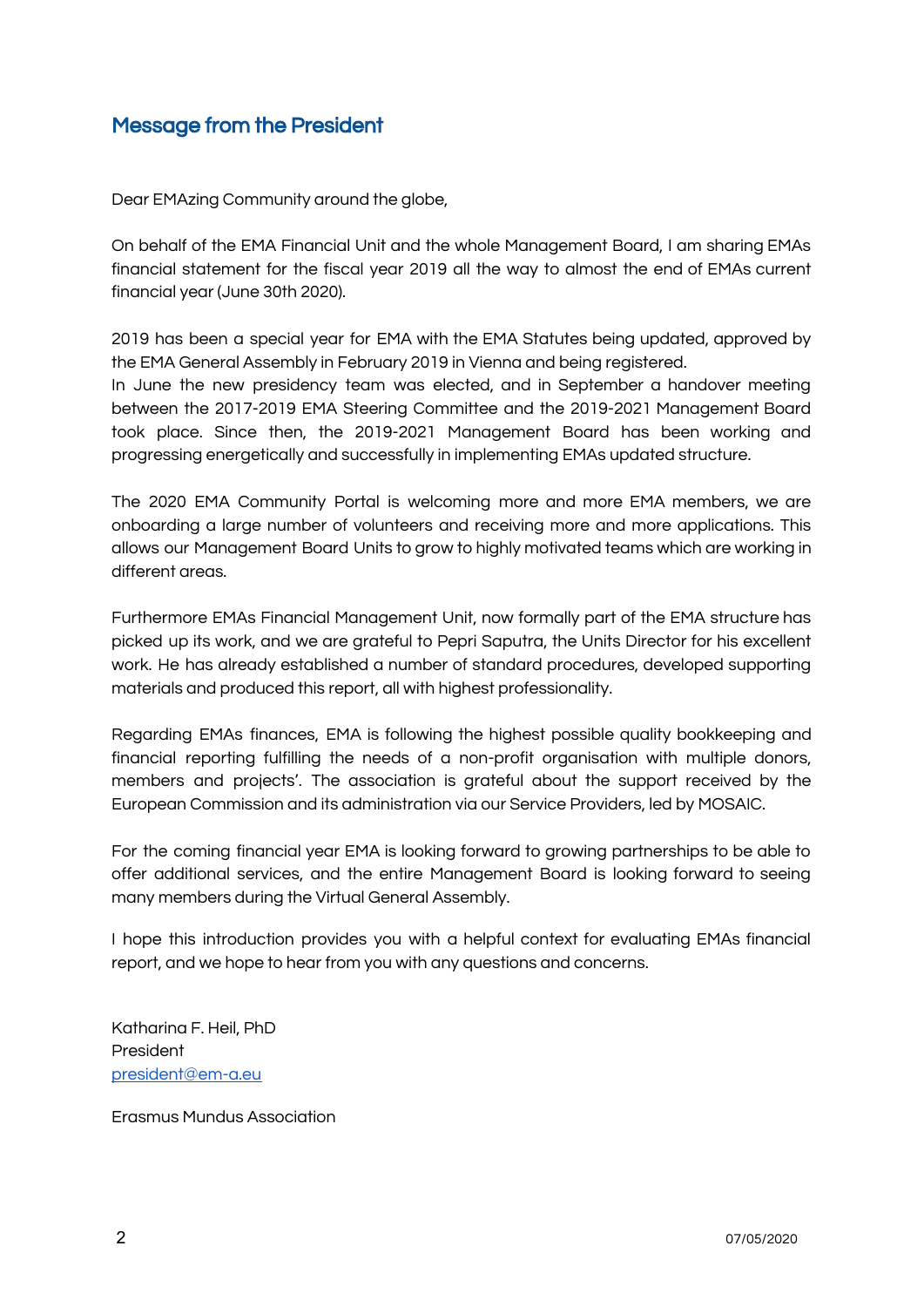# <span id="page-2-0"></span>**Foreword**

This report is being published in fulfillment of Article 28 of the EMA Statutes, which calls for publishing the Annual Financial Report for the EMA Financial year, which runs from 1st July to 30<sup>th</sup> June every year.

However, given the unique situation this year, of restructuring of EMA and the Management Board replacing the Steering Committee, the present report covers the time period from 1st January, 2019 to 6<sup>th</sup> May 2020. An updated report shall be made available in about two months, covering the entire EMA Financial Year, until 30<sup>th</sup> June 2020.

This report is available on the EMA website and the updated version will be published on EMAs Community Portal in due course. An electronic copy can be downloaded by all EMA members free of charge.

# <span id="page-2-1"></span>Table of Content

| <b>Message from the President</b>   | $\overline{2}$          |
|-------------------------------------|-------------------------|
| Foreword                            | $\overline{3}$          |
| <b>Table of Content</b>             | $\overline{3}$          |
| <b>EMA Financial Accounts</b>       | $\overline{4}$          |
| 2019-2020 Financial Overview        | $\overline{\mathbf{5}}$ |
| <b>Summary Account Transaction*</b> |                         |
| 2020 Financial Plan                 |                         |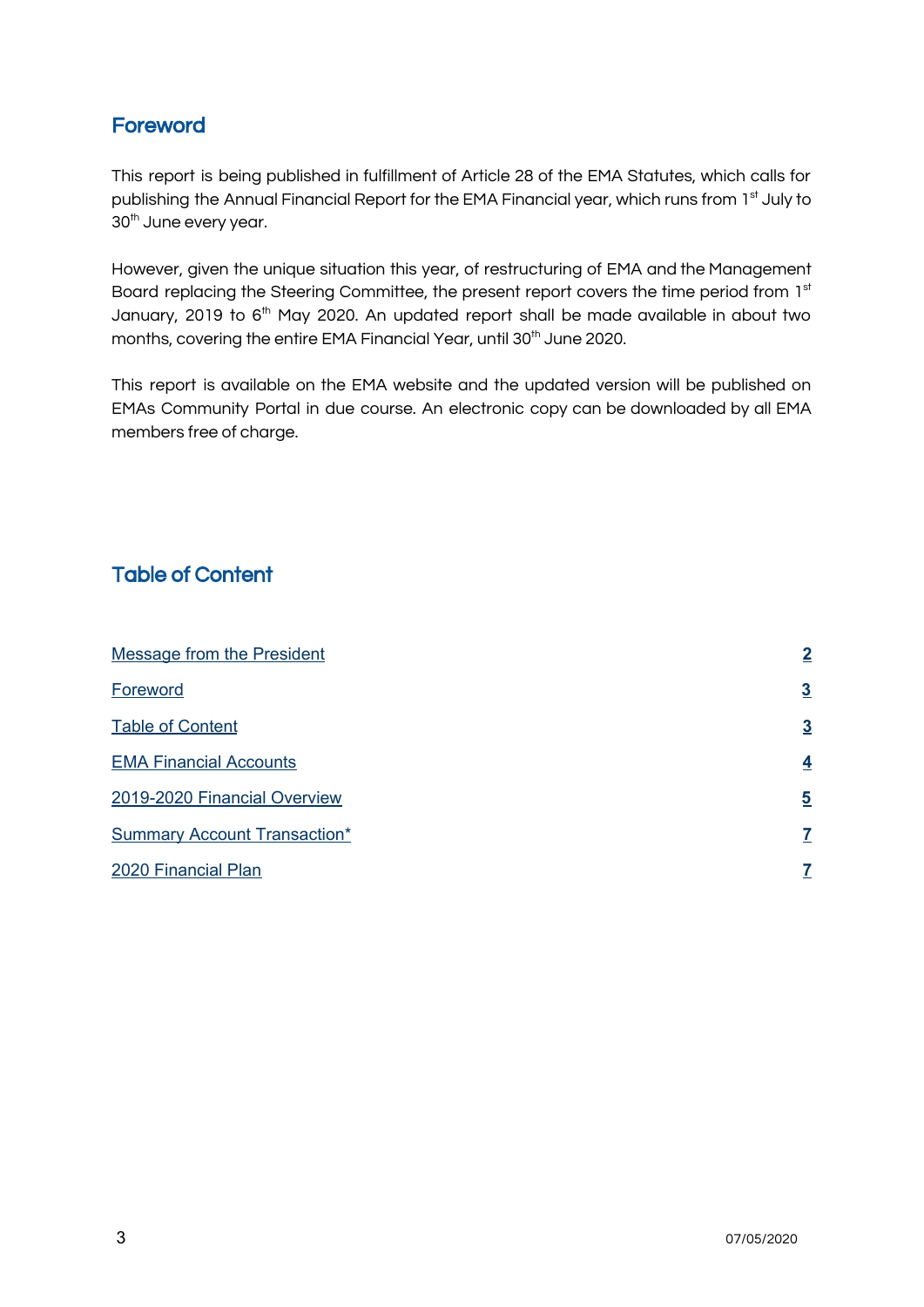## <span id="page-3-0"></span>EMA Financial Accounts

### 1. EMA Bank Account

Bank Name: ING Belgique SA - Siège Social Account Name: ERASMUS MUNDUS STUDENTS AND ALUMNI ASSOCIATION AISBL

IBAN/Account Number: BE45 3109 1560 2789 / BE62 3630 0985 7361

### 2. EMA PayPal Account

Account Name: ERASMUS MUNDUS STUDENTS AND ALUMNI ASSOCIATION AISBL

E-mail Address: internal.affairs@em-a.eu

\*All funds, deposits and withdrawals, were channeled through the EMA bank and paypal account and added to internal accounting books.

\*\*At no point, EMA transferred money by other means. The following report covers all monetary transactions of the fiscal year 2019 with the additional summary of 2020 year to date 6<sup>th</sup> May 2020).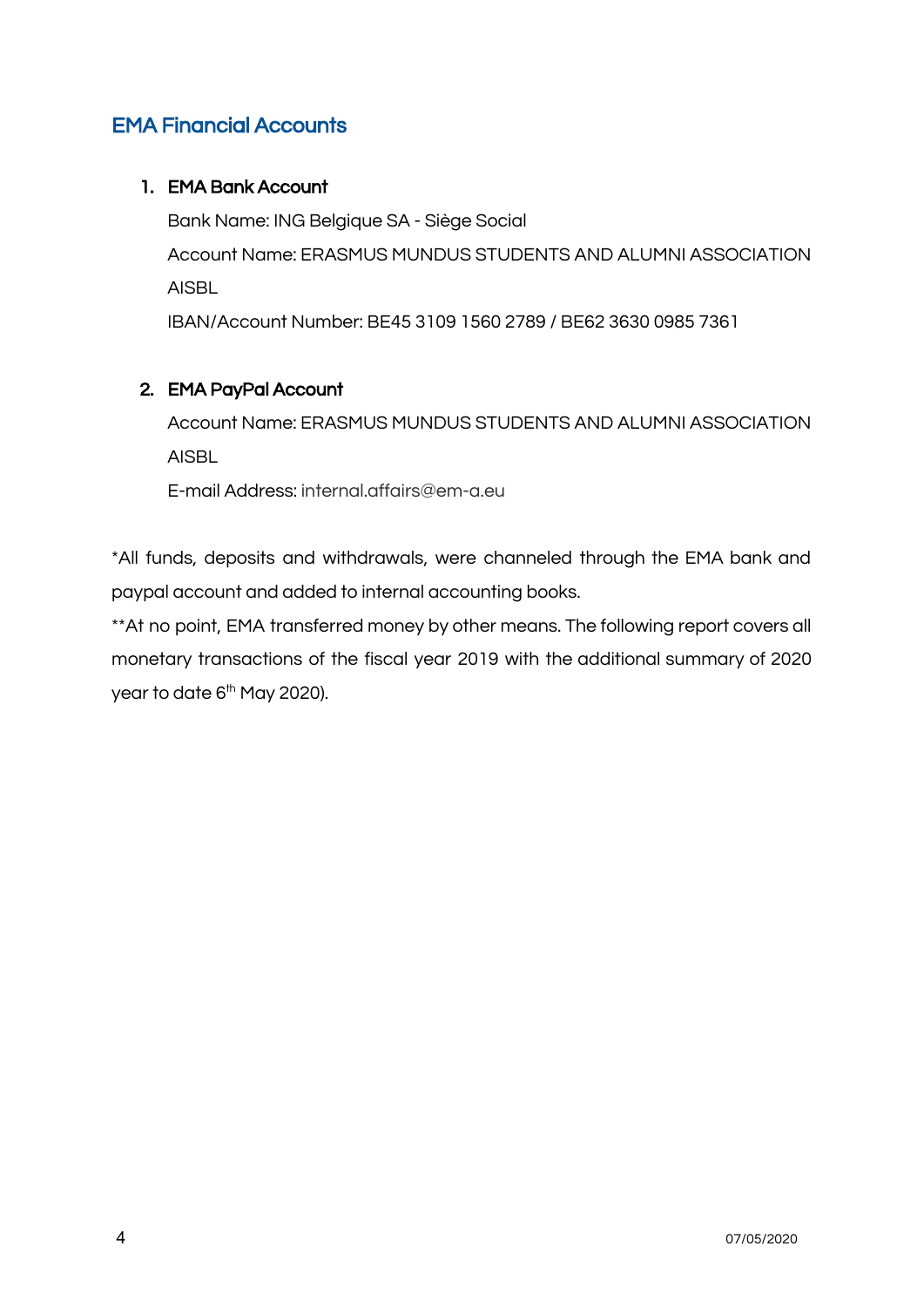## <span id="page-4-0"></span>2019-2020 Financial Overview

During the fiscal year 2019 EMA filed 141 transactions, out of which 129 were incoming and 12 were outgoing. The majority of these were related to EMAs General Assembly taking place in February 2019 in Vienna. Participant contributions were collected to cover the General Assemblies Gala Dinner as well as the joint EMA and MCAA Gala Dinner and in a few cases of self-funded attendees (including students and coordinators) their associated catering expenses. Other costs were associated with IT Tools, Administrative and Project related expenses.

#### ➢ Balance per 6 th May 2020: €**12,231.35**

From 1<sup>st</sup> January 2019 to 6<sup>th</sup> May 2020, EMA in total received funds of **€14,836.87.** The total of expenditure was €**6,359.41.**

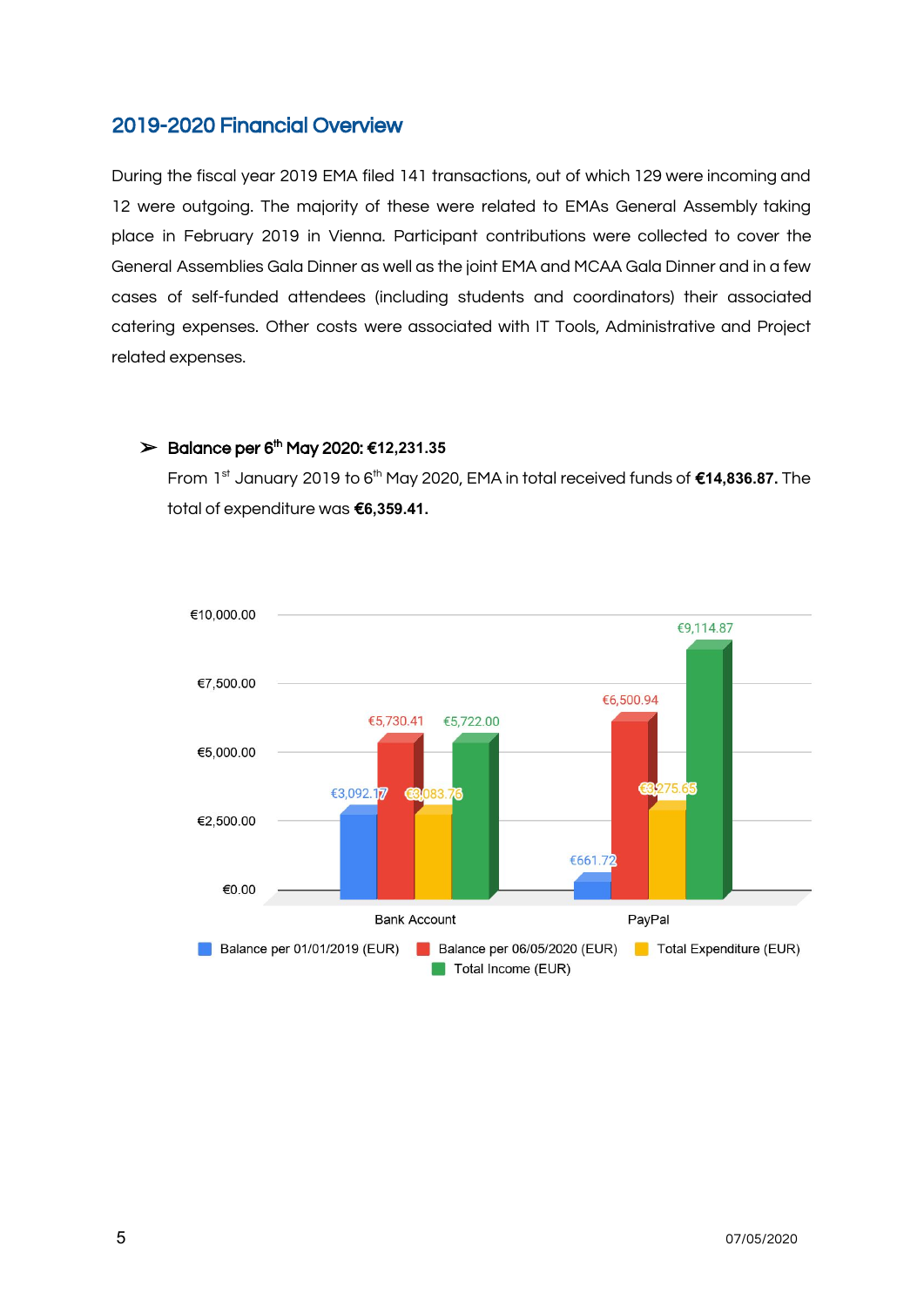#### ➢ Income Overview

Income

From 1<sup>st</sup> January 2019 to 6<sup>th</sup> May 2020, most of EMA's income came from GA related transfers reaching €8,814.87. Another €4,272.00 were received to cover the project cost and €1,750.00 was received from donations.



#### $\triangleright$  Expenditure Overview

From 1<sup>st</sup> January 2019 to 6<sup>th</sup> May 2020, most of EMA's expenses were related to the GA, covering Catering and Gala Dinner as well as other GA related expenses (trophies, gadget, logistical support) (€2,956.82). Project related expenses reached €2,346.96, followed by Other Expenses €1,055.63 (IT Tools and Administrative costs).



Expenditure